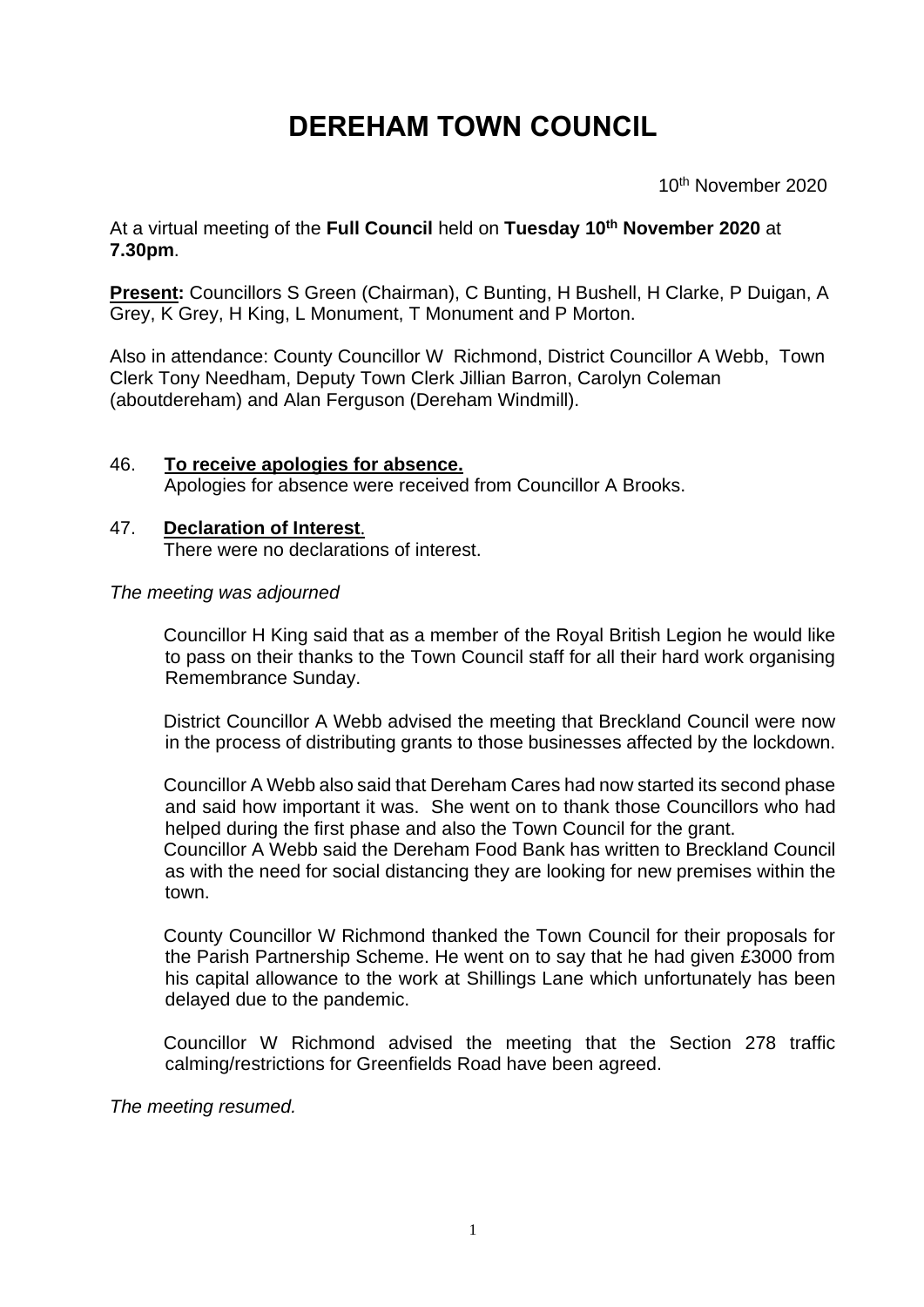48. To receive, confirm as correct and sign the minutes of the virtual **Full Council**  meeting held on **Tuesday 13th October 2020.**

Proposed by Councillor S Green, seconded by Councillor L Monument the minutes of the virtual Full Council meeting Tuesday 13<sup>th</sup> October were approved subject to the following amendment at minute 37 '13<sup>th</sup> October being corrected to the 8<sup>th</sup> September'

# 49. **Virtual Traffic Management Committee**

(a) To receive, confirm as correct and sign the minutes of the meeting held on **Tuesday 27th October 2020.**

Proposed by Councillor S Green, seconded by Councillor H Clarke the minutes of the Virtual Traffic Management Committee Tuesday 27<sup>th</sup> October 2020 were approved subject to the following correction at minute 4 'Quebec Road replace Norwich after the wording Northgate School'

(b) To receive a report from the Chairman, discuss any matters arising therefrom and vote on recommendations.

The following recommendations were agreed and approved by the Council without amendment:

# **To consider proposals for the Parish Partnership Scheme – 2020-21.**

The committee recommended the following proposals for the Parish Partnership Scheme – 2020/21:

- Bus Shelter on Norwich Road £2500
- Walking and Cycling improvements £19,000
- Signs for Elvin Road stating 'Unsuitable for HGV's' £100 per sign
- Part-time 20mph signs with flashing lights near Neatherd high school £4500

#### **To consider supporting proposal for traffic calming on Withburga Lane.**

It was agreed to recommend that the Town Council supports traffic calming in the area of Bishop Bonners Cottages in order to prevent HGVs using Withburga Lane.

# 50. **To receive and adopt the list of accounts paid, the Financial Statement and list of accounts to be paid.**

Proposed by Councillor L Monument, the list of accounts paid, the Financial Statement and list of accounts to be paid were agreed.

#### 51. **To consider prioritising work on the Neighbourhood Plan.**

The Town Clerk said there were no updates. Councillor H Bushell said that Breckland District Council had submitted their comments on the white paper but had not yet received a response.

#### 52. **Update on aboutdereham Waymarking Project.**

Carolyn Coleman from aboutdereham gave a presentation on the Dereham Wayfinding Project, saying that the project is n ow making good progress and the content of most of the interpretation panels is now near to being finalised. There